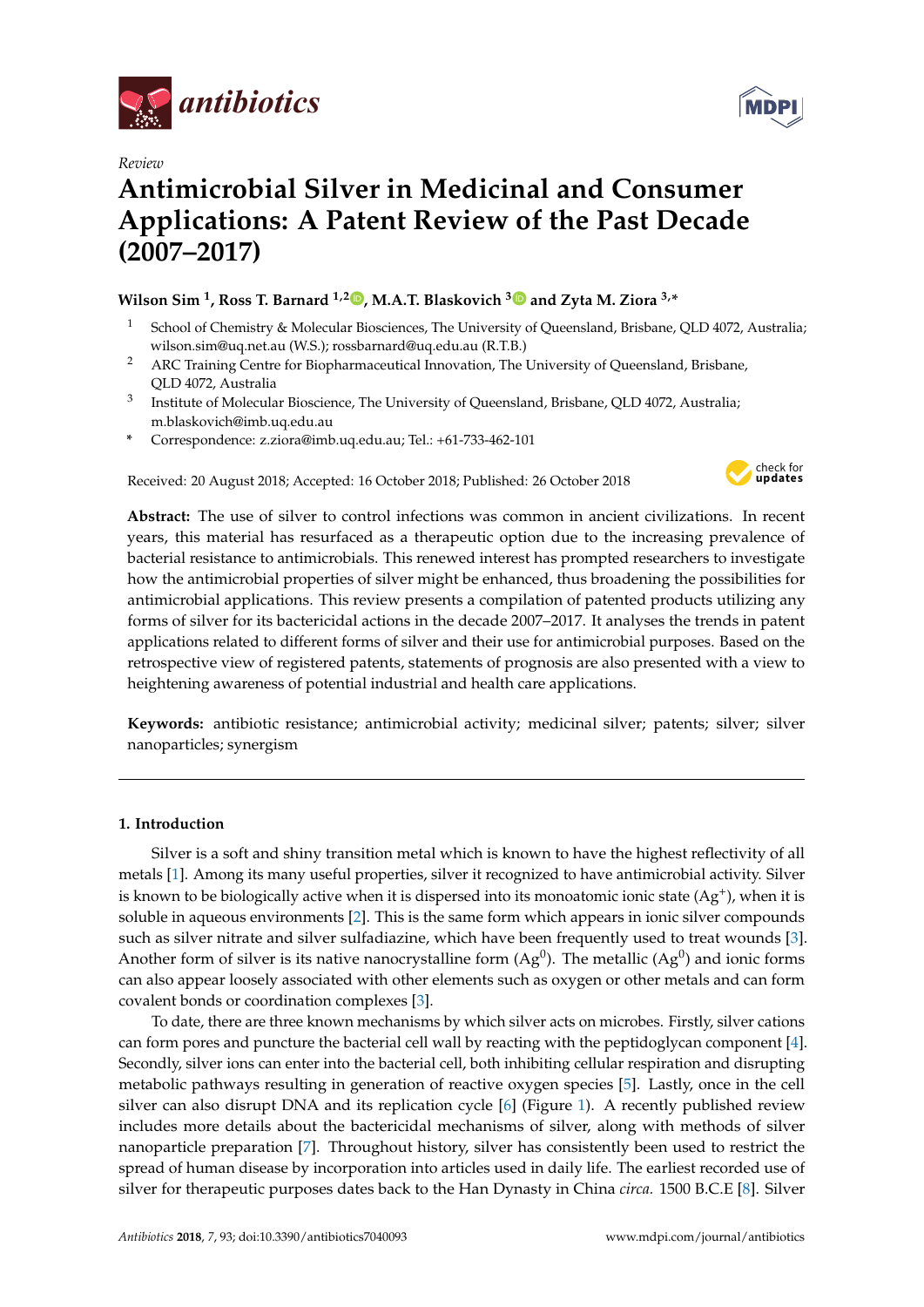vessels and plates were frequently used during the Phoenician, Macedonian, and Persian empires [\[9\]](#page-11-8). Families of the higher socioeconomic classes during the middle-ages were so acquainted with the usage of silver that they developed bluish skin discolorations known as *argyria*, an affliction which may have led to the term 'blue blood' to describe members of the aristocracy [\[10\]](#page-11-9). Modern medicine utilizes medical grade forms of silver, such as silver nitrate, silver sulfadiazine, and colloidal silver [\[11\]](#page-11-10).

<span id="page-1-0"></span>

**Figure 1.** Silver's action on a bacterial cell. 1. Silver can perforate the peptidoglycan cell wall. 2. Silver inhibits the cell respiration cycle. 3. Metabolic pathways are also inhibited when in contact with silver. 4. Replication cycle of the cell is disrupted by silver particles via interaction with DNA.

The discovery of antibiotics in the early 20th century led to a cessation in the development of silver as an antimicrobial agent. However, the development of increasing levels of bacterial resistance to most antibiotics in recent years has led to reexamination of the potential of this ancient remedy [\[7,](#page-11-6)[12\]](#page-12-0) including studies with patients using colloidal silver and antibiotics [\[13\]](#page-12-1). This review aims to demonstrate the wide and ever-expanding applications of silver in medicine, health care, and other daily life activities, with a focus on the patents registered during the past decade. A similar patent review was published in Expert Opinion on Therapeutic Patents in 2005 [\[14\]](#page-12-2), covering patents compiled from 2001–2004. The current review extends to the years 2007–2017. An analysis of the growth of patents describing antimicrobial silver applications is presented throughout this review, along with commentary of selected examples demonstrating some of the more interesting applications. Our analysis has separated these discussions of the use of silver into four general categories: Medical applications, personal care products, domestic household products, and agricultural/industrial applications.

#### **2. Discussion**

#### *2.1. Antimicrobial Silver for Clinical and Medical Usage*

This section presents a selection of some of the most interesting and unique patented products which utilize silver for their bactericidal action in the medical field, including therapies based on silver's antimicrobial properties. The product numbers referred to in this section correspond to those listed in Table [1.](#page-2-0)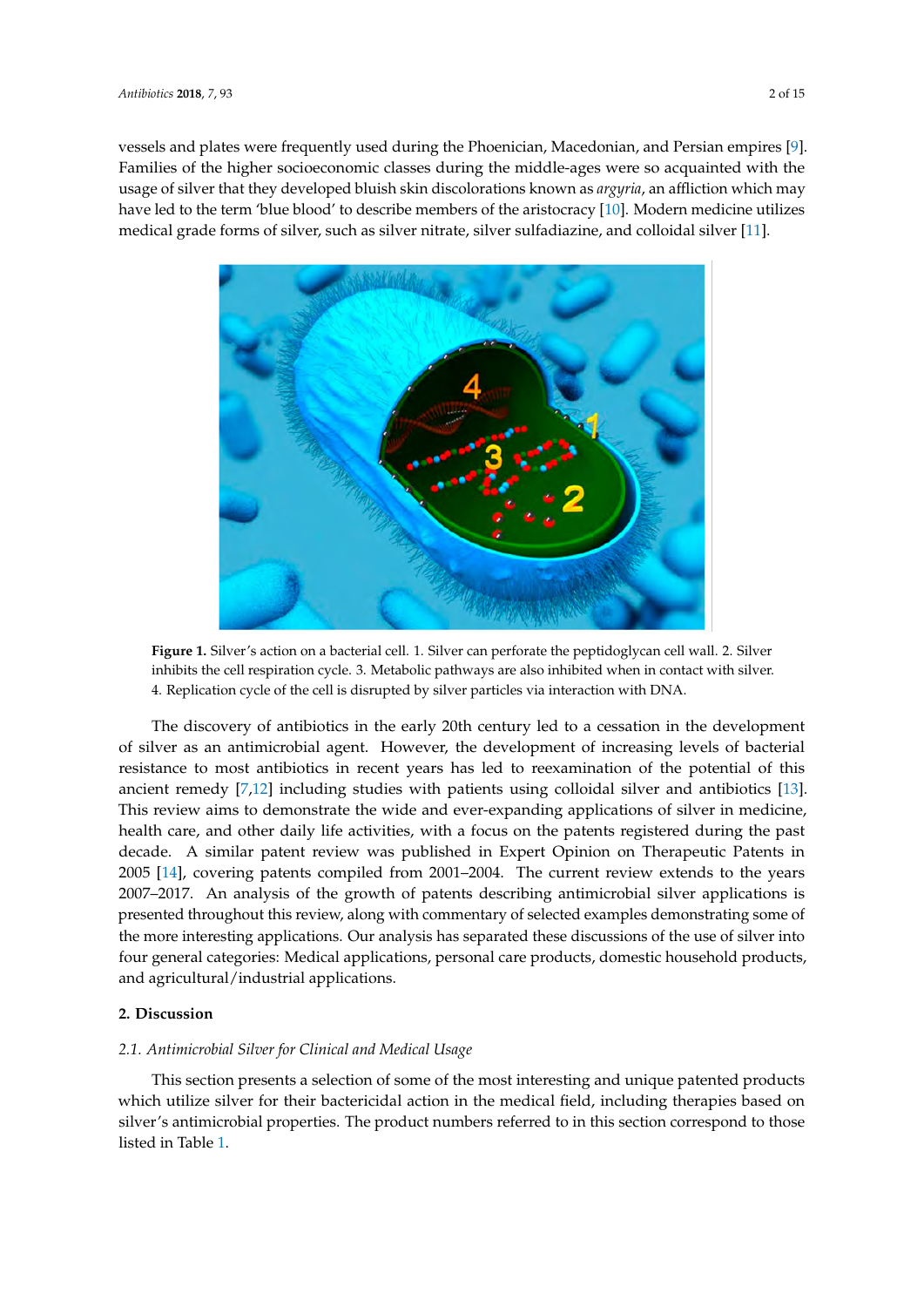<span id="page-2-0"></span>

| No. | <b>Patent Title</b>                                                                            | <b>Brief Product Description</b>                                                                                                                      | <b>Patent Number</b> | <b>Filing Date</b>   | Ref.   |
|-----|------------------------------------------------------------------------------------------------|-------------------------------------------------------------------------------------------------------------------------------------------------------|----------------------|----------------------|--------|
| 1   | Ready to use medical<br>device with instant<br>antimicrobial effect                            | A medical apparatus packaging<br>designed to activate a bioactive<br>silver coating and other bactericidal<br>elements upon opening of package.       | US20150314103A1      | 5 November 2015      | $[15]$ |
| 2   | Use of<br>silver-containing<br>layers at implant<br>surfaces                                   | The method of coating medical<br>implants with various forms of<br>silver for infection prevention.                                                   | US20130344123A1      | 4 March 2013         | $[16]$ |
| 3   | Medical needles<br>having antibacterial<br>and painless function                               | Surgical needles coated with silver<br>nanoparticles for the prevention of<br>infection.                                                              | WO2006088288A1       | 5 January 2006       | $[17]$ |
| 4   | Fracture-setting<br>nano-silver<br>antibacterial coating                                       | A method to coat invasive medical<br>instruments with silver<br>nanoparticles.                                                                        | CN203128679U         | 3 April 2013         | $[18]$ |
| 5   | Antimicrobial closure<br>element and closure<br>element applier                                | The coating of the internal structure<br>of a vascular portal device and the<br>interior of its applicator.                                           | US20080312686A1      | 9 June 2008          | $[19]$ |
| 6   | Bone implant and<br>systems that<br>controllably release<br>silver                             | A specially designed bone implant<br>which allows surgeons to control<br>the release of silver ions.                                                  | WO2012064402A1       | 19 May 2012          | [20]   |
| 7   | Nanometer silver<br>antibacterial biliary<br>duct bracket and<br>preparation method<br>thereof | A biliary duct implant bracket<br>made from plastic coated uniformly<br>with silver nanoparticles to prevent<br>biofilm formation at site of implant. | CN102485184A         | 3 December 2010      | $[21]$ |
| 8a  | Antimicrobial coatings                                                                         | A coating with antimicrobial silver<br>applied to the interior surface of a<br>building's exterior wall.                                              | US7641912B1          | 5 January 2010       | $[22]$ |
| 8b  | on building surfaces                                                                           |                                                                                                                                                       | US8282951B2          | 9 October 2012       | $[23]$ |
| 9a  | Silver nanoparticle                                                                            | A topical gel to treat dermal                                                                                                                         | WO2007017901A2       | 16 February 2007     | $[24]$ |
| 9a  | dispersion formulation                                                                         | infections with $1\%$ w/w silver<br>nanoparticles as active ingredient.                                                                               | EP3359166A1          | 15 August 2018       | $[25]$ |
| 10  | Antimicrobial silver<br>hydrogel composition<br>for the treatment of<br>burns and wounds       | An aqueous gel with a range of<br>silver salt as its active ingredient<br>made for the treatment of wounds<br>specifically caused by burns.           | WO20120282348A1      | 5 May 2011           | $[26]$ |
| 11  | Polysaccharide fibers<br>for wound dressings                                                   | The method of coating wound<br>dressing with a gel matrix where<br>silver can be immobilized and<br>applied to a wound to aid healing.                | WO2013050794A1       | 5 December 2012      | $[27]$ |
| 12  | Antimicrobial,<br>silver-containing<br>wound dressing for<br>continuous release                | Wound dressing capable of<br>releasing silver ions to aid healing<br>upon contact with fluids from the<br>wound.                                      | US20070286895A1      | 24 August 2007       | $[28]$ |
| 13  | Nano-silver wound<br>dressing                                                                  | A wound dressing with enhanced<br>antimicrobial properties for<br>improved scarring.                                                                  | US20070293799A1      | 9 December 2008      | $[29]$ |
| 14a | Metal containing<br>materials                                                                  | Silver containing materials for<br>treatment of bacterial conditions.                                                                                 | US8425880B1          | 23 April 2013        | $[30]$ |
| 14b |                                                                                                |                                                                                                                                                       | US7255881B2          | 14 August 2007       | $[31]$ |
| 15  | Dental Uses of Silver<br>Hydrosol                                                              | Silver suspended in aqueous gel<br>used to reduce infection risks of<br>dental procedures.                                                            | US9192626B2          | 24 November<br>2015  | $[32]$ |
| 16  | Antimicrobial silver<br>nanoparticle additive<br>for polymerizable<br>dental materials         | Denture material made with the<br>addition of silver nanoparticles for<br>additional antimicrobial effect.                                            | US20070213460A1      | 13 September<br>2007 | $[33]$ |
| 17  | Silver ion coated<br>products for dental<br>and other body<br>restoration objects              | Silver coating with antimicrobial,<br>antifouling and deodorant<br>properties                                                                         | US20180245278A1      | 30 August 2018       | [34]   |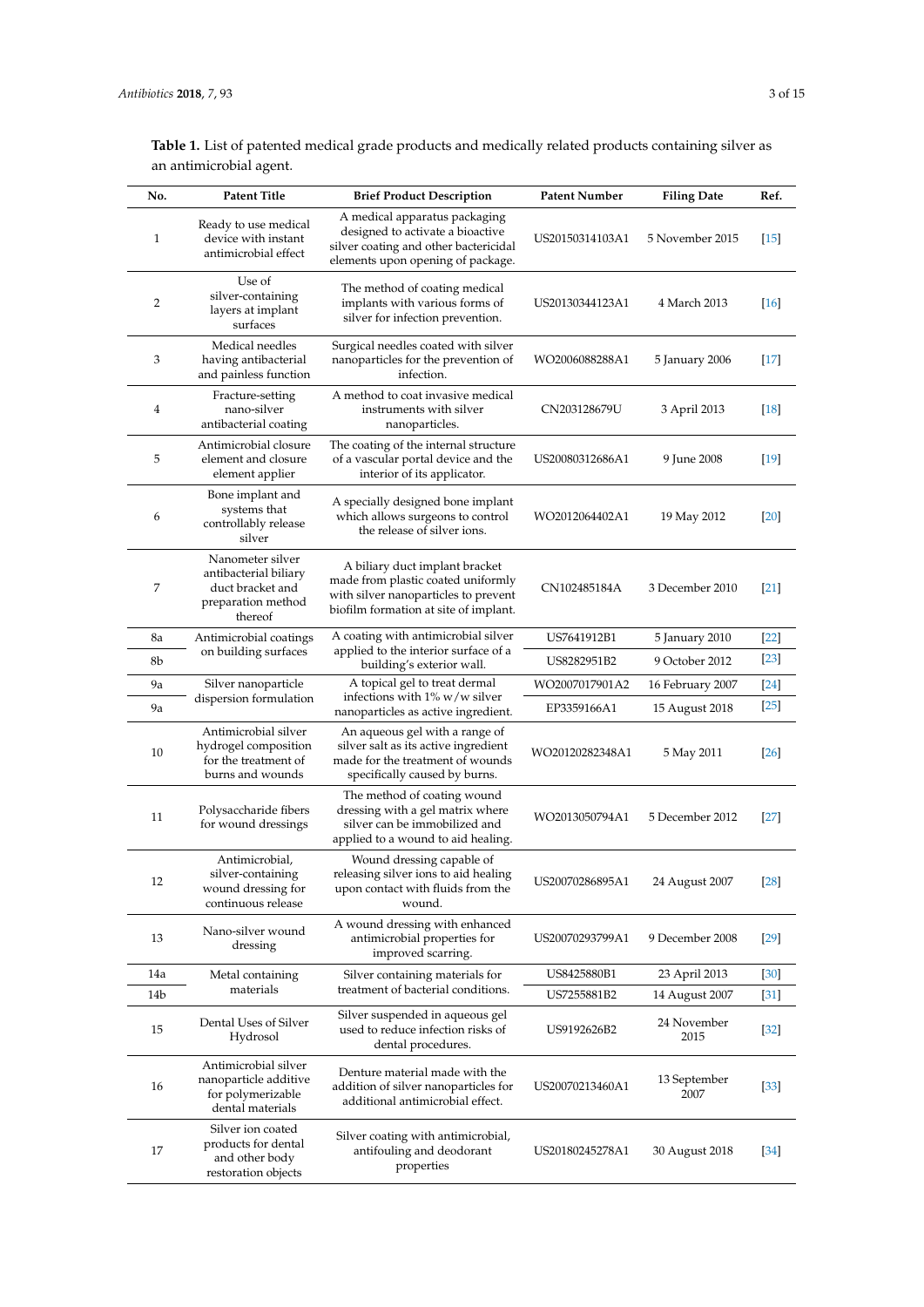Surface coatings incorporating silver are a common application. One new approach is a method for producing ready packed medical apparatus which sterilizes itself upon the opening of the package, by creating a vapor that activates a silver-containing hydrophilic surface coating (Product No. 1). The antimicrobial properties of silver have been highly valued in medical application where implanted devices are coated with silver nanoparticles for the antimicrobial effects, but manufacturers need to be aware that this application is claimed in a patent application (Product No. 2) with a very broad claim 1: "An article that is implantable in an animal, the article comprising a microparticulate silver-containing antimicrobial layer stably adhered upon at least one surface of the article." However, the application does not appear to have progressed towards granting. Invasive surgical tools such as medical grade needles (Product No. 3) can also be coated with silver nanoparticles as described in its related patent (Product No. 4). Medical devices that are directly introduced into the human body that contain silver include vascular catheters (Product No. 5), bone implants (Product No. 6), and biliary duct brackets (Product No. 7). Another topical application of antimicrobial silver has incorporated it into coatings applied to the interior surface of a building's exterior wall (Products No. 8a and 8b).

Another general use is for topical treatments. Numerous topical gels with different formulations of silver have been patented. Silver was first used to treat burn wounds in the form of 0.5% silver nitrate solution and silver sulfadiazine cream in 1960 [\[35\]](#page-12-23). However, this was impractical as the dressings required rehydration every couple of hours. To overcome this limitation silver nanoparticle-based gels and silver salt-based gels have been developed (Products No. 9a, 9b and 10), with all approaches still considered novel.

Silver based wound dressings have greatly improved in efficacy compared to standard dressings, and more complex dressings have been developed. New knowledge in burn wound management led to the discovery of a method to immobilize silver nanoparticles on a gel-support matrix which is attached to a wound dressing (Product No. 11). A recently commercialized wound dressing allows a prolonged use of the dressing for up to 7 days or until saturation, without reapplication (Figure [2\)](#page-3-0). It is made possible through its design, which slowly releases silver ions upon contact with wound exudates. Its highly absorbent padding is also coated with a layer of silicone which is aimed to reduce pain during removal and reapplication of the dressing. (Product No. 12). The use of silver with wound dressings is known to reduce scarring and such formulations are widely used (Product No.13). Silver-based wound dressings are available under brand names with different compositions, such as Mepilex<sup>®</sup> Ag, Acticoat<sup>™</sup>, Aquacel<sup>®</sup>, Flaminal®, Allevyn<sup>®</sup> Ag, and Biatain<sup>®</sup> Ag, SILVERCEL™. Other products containing a silver component, not specifically developed for wound healing, have been patented for treatment of bacterial infection (Products No. 14a and 14b).

<span id="page-3-0"></span>

**Figure 2. Mepilex® Ag with instructions for application**. Images used with permission of Mölnlycke Health care, Sweden.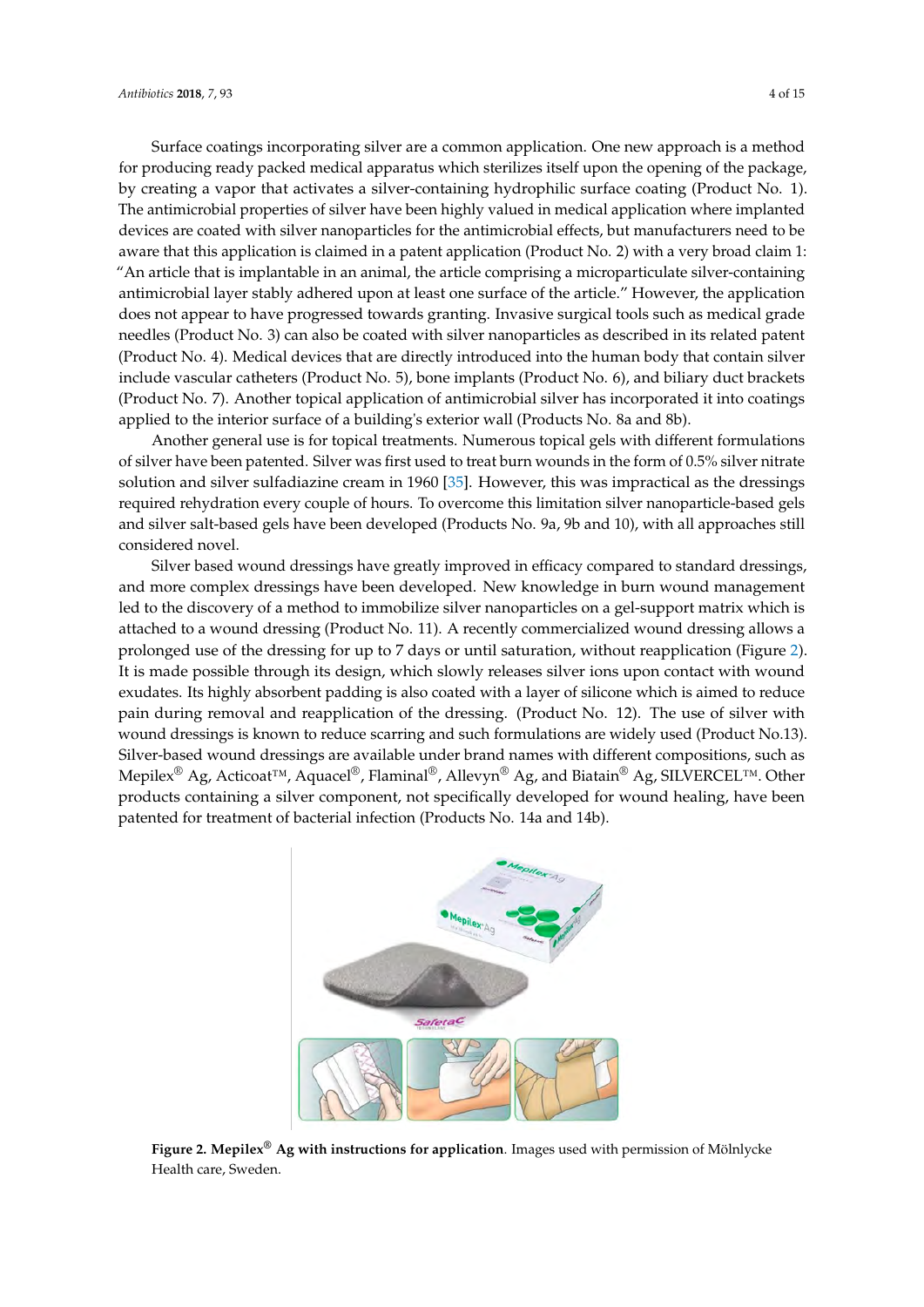Silver has also been applied across the dental field. Silver has been the key component in dental amalgam fillings for more than one hundred years. However, its antimicrobial properties were not patented. Silver is used in the prevention of infection during and after dental surgery (Product No. 15). Dental support fixtures made out of silver and denture materials, and other body restoration objects, having silver nanoparticles as additives can reduce bacterial infections, especially during first few months of installation (Products No. 16 and 17).

# *2.2. Antimicrobial Silver in Personal Care Products*

This section presents grooming products and devices which utilize silver for its sanitizing effects, summarized in Table [2.](#page-4-0) Hygiene and grooming products such as shavers (Product No. 18), toothbrushes (Product No. 19) and sanitary pads (Product No. 20) are frequently employed under adverse conditions where they encounter the bacteria microbiome, but are relied upon to be sanitary. One example of such usage is by the German public company "Beiersdorf AG" which has products incorporating silver for its added antimicrobial properties. They have applied silver over a wide range of products from shower gels and deodorants to first aid bandages (Figure [3\)](#page-5-0).

<span id="page-4-0"></span>

| No. | <b>Patent Title</b>                                                                                                                                              | <b>Brief Product Description</b>                                                                                                                     | <b>Patent Number</b> | <b>Filing Date</b>  | Ref.   |
|-----|------------------------------------------------------------------------------------------------------------------------------------------------------------------|------------------------------------------------------------------------------------------------------------------------------------------------------|----------------------|---------------------|--------|
| 18  | Cosmetic and /or medical<br>device for antimicrobial<br>treatment of human skin with<br>silver particles                                                         | Technology in which shaving devices<br>can deposit silver ions unto skin in<br>place of traditional antiseptic medium.                               | DE102012224176A1     | 26 June 2014        | [36]   |
| 19  | Antimicrobial thermoplastic<br>polyurethane for toothbrush<br>and preparation method for<br>antimicrobial thermoplastic<br>polyurethane                          | Addition of silver nanoparticles into<br>plastic materials which are used to<br>manufacture bristles of tooth brushes.                               | CN103254401A         | 28 April 2013       | $[37]$ |
| 20  | Sanitary towel capable of<br>removing peculiar smell and<br>manufacturing<br>method thereof                                                                      | Infusion of silver nanoparticles into<br>fibers of sanitary pads which prevents<br>the growth of odor causing microbes on<br>menstrual discharges.   | CN102961778A         | 21 November<br>2012 | $[38]$ |
| 21  | Solid oil cosmetics containing<br>antimicrobial Ag zeolites and<br>aluminum chlorohydrate                                                                        | Deodorants and topical creams for the<br>prevention of odor causing bacteria.                                                                        | JP2013071914A        | 22 April 2013       | $[39]$ |
| 22  | Antimicrobial agents<br>containing fine silver<br>particle-carrying polypeptides<br>and daikon radish<br>fermentation products, and<br>cosmetics containing them | The invention of a cosmetic lotion<br>preservative consisting of silver<br>nanoparticles.                                                            | JP2010059132A        | 18 March 2010       | [40]   |
| 23  | Functional cosmetic including<br>nano silver                                                                                                                     | Addition of silver nanoparticles into<br>manufactured cosmetics for its<br>antimicrobial effect which aids in the<br>prevention of acne and pimples. | KR20070119971A       | 21 December<br>2007 | 41     |
| 24  | Antimicrobial contact lenses<br>and methods for their<br>production                                                                                              | Contact lenses manufactured from<br>materials infused with silver<br>nanoparticles for antimicrobial effects.                                        | US20030044447A1      | 6 March 2003        | $[42]$ |
| 25a |                                                                                                                                                                  | Textile material manufactured from<br>fibers embedded with silver<br>nanoparticles.                                                                  | US20050037057A1      | 17 February 2005    | $[43]$ |
| 25b | Silver-containing<br>antimicrobial fabric                                                                                                                        |                                                                                                                                                      | US7754625B2          | 13 July 2010        | [44]   |
| 25c |                                                                                                                                                                  |                                                                                                                                                      | WO2018160708         | 7 September 2018    | [45]   |
| 26  | Breast pump assemblies<br>having an antimicrobial agent                                                                                                          | Suction cup segment of device coated<br>with silver ion exchange resin to<br>prevent possible microbial<br>contamination into breast milk.           | US20080139998A1      | 12 June 2008        | [46]   |
| 27  | Nano-silver inorganic<br>antibacterial nutritional<br>hair dye                                                                                                   | Hair colorant having additional silver<br>nanoparticles as preservatives.                                                                            | CN104224617A         | 27 August 2014      | $[47]$ |

**Table 2.** List of patented personal-care products containing silver as an antimicrobial agent.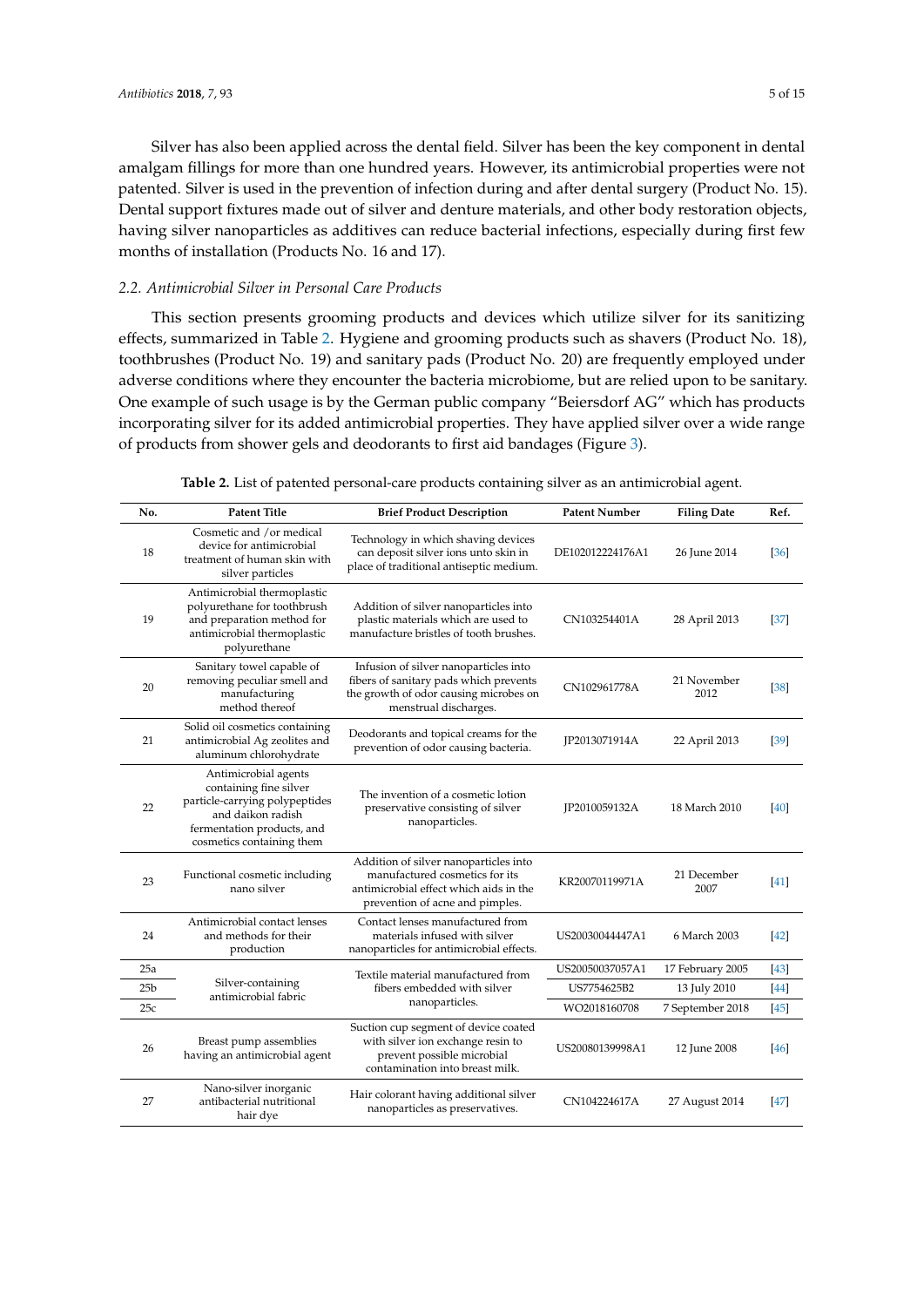<span id="page-5-0"></span>

**Figure 3.** Commercial utilization of silver in consumer product lines, including Elastoplast (First aid bandages) and NIVEA (Shower gels and deodorants) for enhanced antimicrobial properties. *Images used with permission of Beiersdorf AG, Germany.*

Since using silver to treat skin infections is common, researchers in dermatology frequently resort to silver for treating conditions related to bacterial colonization, such as body odors (Product No. 21), acne outbreaks (Product No. 22), eczema and rash (Product No. 23).

A range of other personal health products have also added silver to improve their hygienic capacities, including contact lenses (Product No. 24), antimicrobial fabric garments (Products No. 25a, 25b and 25c), breast pump assemblies (Product No. 26), and hair dye (Product No. 27).

Most cosmetic products come in the form of cream, aqueous lotions, or hydrogel medium. It is observed that most manufacturers favor the incorporation of silver colloids into their products as they do not precipitate and separate, with the added benefit of acting as a preservative. Colloidal silver is defined as a mixture of silver ions and silver nanoparticles suspended in an aqueous medium. They are usually synthesized by electrolysis using a set of silver cathodes [\[48\]](#page-13-7). Colloidal silver was first used in 1891 by a surgeon named B.C Crede to sterilize wounds [\[9\]](#page-11-8). The use of silver grew in popularity between 1900 to the 1940s. Subsequently, antibiotics supplanted the use of silver [\[9\]](#page-11-8). Today, many products are offered not only as colloidal silver solutions, but also as personal devices suitable for home use, that synthesize colloidal silver. However, the commercialization of colloidal silver has been accompanied by inconsistencies in colloidal silver production and properties, as well as cases of unexpected side effects. Therefore, the Food and Drug Administration (FDA) has excluded any commercialized colloidal silver that claims health benefits without scientific evidence [\[49\]](#page-13-8). Similar action has been taken by the Therapeutic Goods Administration (TGA) in Australia [\[49\]](#page-13-8) and the European Commission (EC) [\[50\]](#page-13-9). The commercial sales of colloidal silver are not banned, but claims of health benefits without scientific support are not permitted.

#### *2.3. Antimicrobial Silver in Domestic Products*

The antimicrobial applications of silver started in ancient times in domestic products like silver plates and pitchers [\[9\]](#page-11-8). With that in mind, there continue to be domestic applications of silver, particular for surface treatments (Table [3\)](#page-6-0).

Silver is widely incorporated into surface coatings of electrical goods such as automated bathtubs (Product No. 28), laundry washing machines (Product No. 29), air purifiers with silver filters (Product No. 30) and refrigerators (Product No. 31), to produce 'bacteria-free' products. Application of silver nanoparticles to other household objects with frequent handling such as keyboards (Product No. 32), bath safety aids (Product No. 33), and bathroom safety handles (Product No. 34). Special stand-alone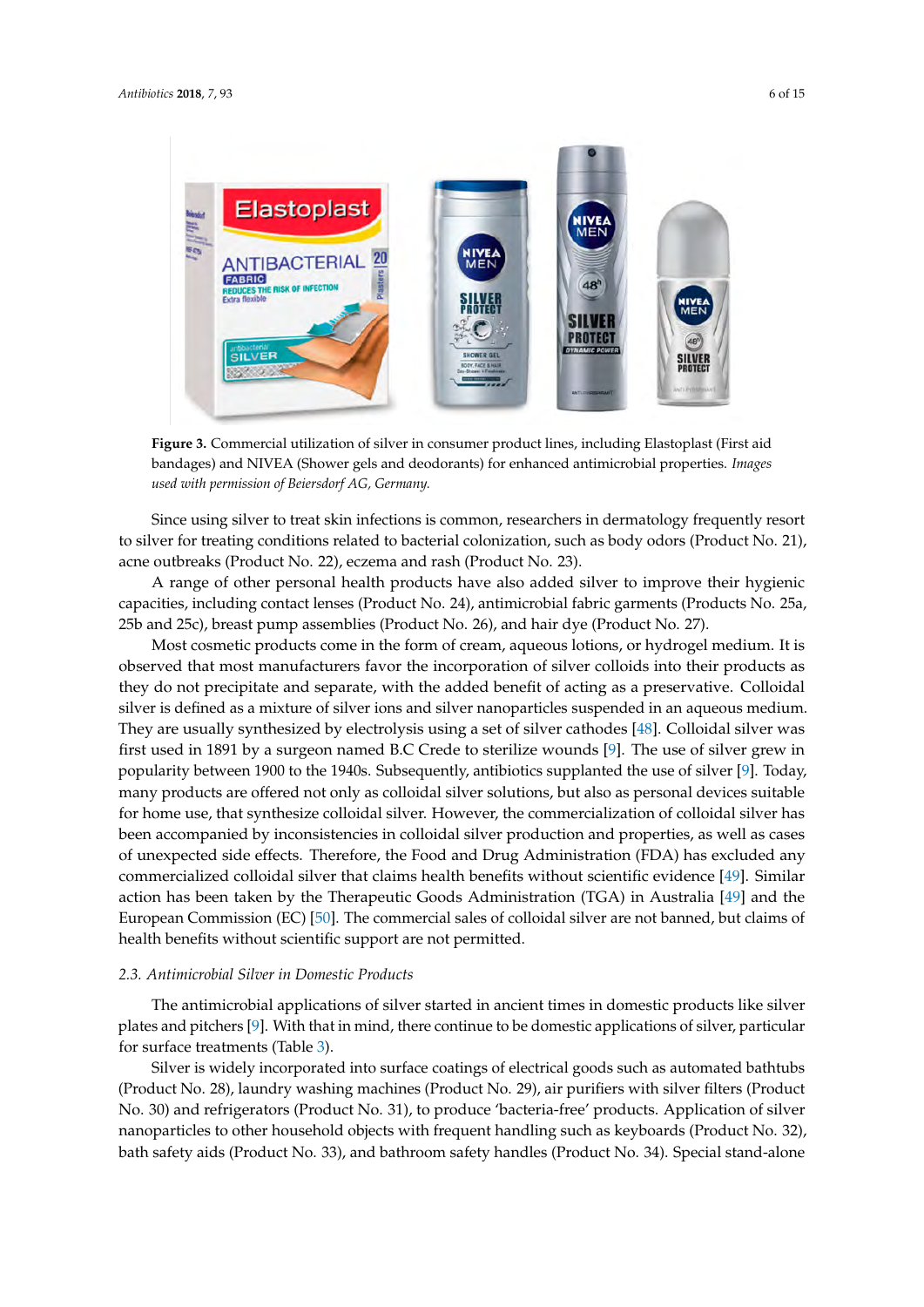products such as containers for meat or water/wine/milk storage (Products No. 35a and 35b) are useful applications where bacterial contamination may present a health issue.

<span id="page-6-0"></span>

| No.             | <b>Patent Title</b>                                                             | <b>Brief Product Description</b>                                                                                                                                           | <b>Patent Number</b> | <b>Filing Date</b>  | Ref.   |
|-----------------|---------------------------------------------------------------------------------|----------------------------------------------------------------------------------------------------------------------------------------------------------------------------|----------------------|---------------------|--------|
| 28              | Automatic cleaning system<br>for bathtub or piping                              | A cleaning system attached to a Silver ion<br>generator which flows through hot water<br>inlet pipe which sanitizes bathtubs as a<br>self-cleaning function.               | IP2009268576A        | 19 November<br>2009 | [51]   |
| 29              | Clothes washing machine                                                         | Laundry washing machine consisting of a<br>silver ion generator which will be released<br>during each wash cycle.                                                          | US20080041117A1      | 21 February 2008    | $[52]$ |
| 30              | Air purifier, useful for<br>neutralizing bad smells                             | An electronic air cleaning device which<br>draws unclean air through an immobilized<br>silver filter killing any airborne odor<br>causing bacteria.                        | DE102007040742A1     | 3 March 2009        | $[53]$ |
| 31              | Antibiotic method for parts<br>of refrigerator using<br>antibiotic substance    | Distribute silver ions within the fridge to<br>slow the spoilage of food spoilage.                                                                                         | US7781497B2          | 24 March 2010       | [54]   |
| 32              | Submersible keyboard                                                            | A waterproof and washable keyboard with<br>key caps made from plastic embedded with<br>silver ions.                                                                        | US20090262492A1      | 22 October 2009     | $[55]$ |
| 33              | Bactix silver-based<br>antimicrobial additive in<br>bath aids                   | Bath safety aids made from silver<br>impregnated polymers for long lasting<br>antimicrobial effects.                                                                       | US20130029029A1      | 31 January 2013     | [56]   |
| 34              | Bacteria-resistant grab bar                                                     | Disability support bar paddings made out<br>of silicone rubber impregnated with silver<br>nanoparticles as antimicrobial additives.                                        | US20100148395A1      | 17 December<br>2008 | $[57]$ |
| 35a             | Antimicrobial reusable<br>plastic or glass container                            | Collapsible food storage containers mainly<br>for meat or water/wine/ milk storage in<br>kitchen composing of an antimicrobial<br>silver fabric as its bottom inner layer. | US20070189932A1      | 10 February 2006    | $[58]$ |
| 35 <sub>b</sub> |                                                                                 |                                                                                                                                                                            | WO2018137725A1       | 2 August 2018       | [59]   |
| 36              | Nano-silver antibacterial<br>gloves                                             | Domestic latex gloves impregnated with<br>silver nanoparticles and other antimicrobial<br>elements.                                                                        | CN202738872U         | 20 February 2013    | [60]   |
| 37              | Natural silver disinfectant<br>compositions                                     | General surface cleaner containing soluble<br>silver salt for added antimicrobial effect.                                                                                  | US20100143494A1      | 10 June 2010        | [61]   |
| 38              | Antiseptic solutions<br>containing silver chelated<br>with polypectate and EDTA | Laundry liquid having aqueous suspension<br>of colloidal silver as additive for its<br>antimicrobial properties.                                                           | US7311927B2          | 25 December<br>2007 | [62]   |

**Table 3.** List of patented home-use products containing silver as an antimicrobial agent.

Despite the many beneficial innovations in the use of silver as an antimicrobial agent, its application in cleaning products and disposable tools such as gloves (Product No. 36), disinfectant wipes (Product No. 37), and cleaning detergent (Product No. 38) may have negative environmental impacts. Cleaning products, once used, usually end up in sewage treatment systems, and eventually the environment. This is a concern for silver nanoparticles, as there are currently no effective methods for filtering out silver nanoparticles. The release of large amount of silver products into the environment may lead to disturbances of the microbiological ecosystem, and potentially lead to bacterial resistance to silver [\[63\]](#page-13-22). Consequently, alternative methods of sanitization should be considered such as the application of alcohol or bleach which are sufficient for domestic purposes, or employing 'fixed' silver containing surfaces that reduce the risk of environmental release.

Apart from being a threat to beneficial environmental bacteria, another issue to be addressed is the possible longer-term reduction of the potency of silver in killing microbes. Since the discovery of antibiotics, the efficacy of antibiotics has been compromised by over-prescription and over-usage, leading to the current antibiotic crisis. The presence of low levels of antibiotics in the environment fosters the generation of multiple drug resistant strains [\[64\]](#page-13-23). Silver is not immune to the generation of bacterial resistance, with several reports in recent years [\[65,](#page-13-24)[66\]](#page-13-25). This history suggests a need for a systemic reassessment of the usage of silver in domestic products, so that it is not used too extravagantly, or released haphazardly.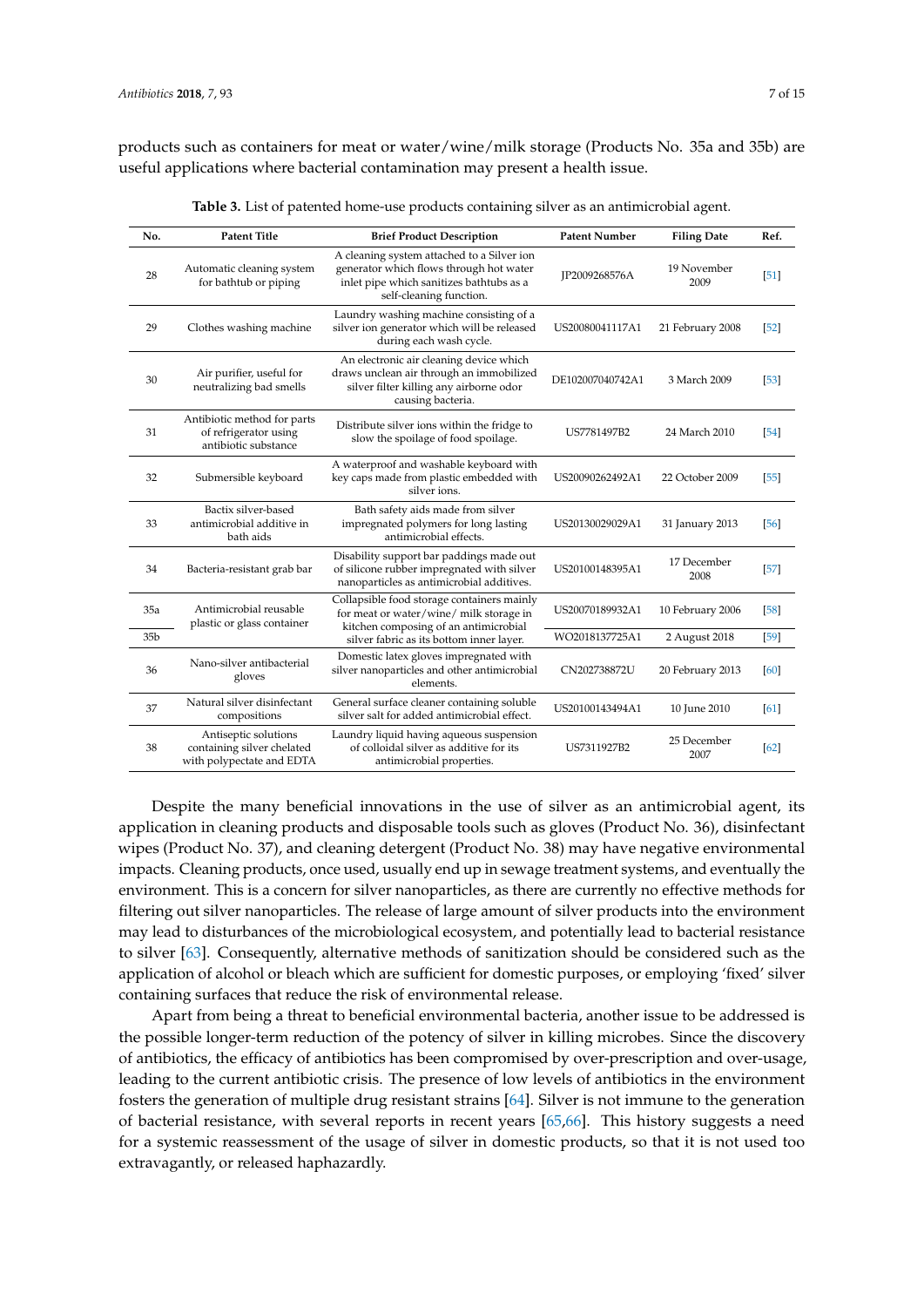#### *2.4. Antimicrobial Silver in Agricultural and Industrial Products*

Silver has also been used for a variety of agricultural and industrial products. In industry, large scale water purification can be made cost effective by using colloidal silver for purification as it is needed only in small quantities and can purify large quantities of water, though potential environmental risk needs to be considered [\[67\]](#page-13-26). For agriculture use, silver has been incorporated in nylon ropes that are used to tie down plants, cover them with netting, and for various other applications. These ropes normally decay after time due to bacterial biofilm formation, so the silver prevents this decomposition [\[68\]](#page-13-27). Agricultural use of silver products must be carefully assessed to avoid any impact on the microbial flora and symbiosis. The growth of healthy crop plants relies heavily upon the formation of symbiotic microbes around the roots such as nitrifying bacteria and mycorrhiza [\[69\]](#page-13-28). Studies have shown that the contact of bioactive silver to nitrifying bacteria impedes the formation of symbiotic channels [\[70\]](#page-14-0).

Table [4](#page-7-0) presents patented industry and agricultural related products utilizing silver as an antimicrobial agent. An example of agricultural use is Product No. 39 which uses Ag (I) and Ag (II) to treat infections in plants, while Products No. 40 and 41 with coating of a single rope strand with silver to prolong resistance to biofilm formation. Silver coatings can be beneficial in industrial machines which require a completely sterile environment to manufacture food or medical grade products, employing silver in the parts that come in direct contact with the products (Product No. 42). Machinery parts are usually designed for prolonged periods and incorporating silver particles into these materials provides an effective means of isolation and retention of silver so that it is not released into the environment easily.

| No.             | <b>Patent Title</b>                                                                                           | <b>Brief Product Description</b>                                                                                                                 | <b>Patent Number</b> | <b>Filing Date</b>  | Ref.   |
|-----------------|---------------------------------------------------------------------------------------------------------------|--------------------------------------------------------------------------------------------------------------------------------------------------|----------------------|---------------------|--------|
| 39              | Method and<br>compositions for<br>treating plant<br>infections                                                | Method of applying high valency<br>silver to treat infection in plants of<br>the Rosaceae family.                                                | US20120219638A1      | 21 November<br>2011 | [71]   |
| 40              | Silver yarn, plied yarn<br>silver yarn, functional<br>fabric using same, and<br>method for producing          | Strong weather resistant rope for<br>agricultural purposes made with<br>polyester and silver-plated fiber<br>yarn to prevent growth of biofilms. | CN102439205A         | 2 May 2012          | $[72]$ |
| 41              | Silver coated nylon<br>fibers and associated<br>methods of<br>manufacture and use                             | The method and manufacture of<br>industrialized antimicrobial fabric<br>woven from nylon fibers<br>impregnated with silver.                      | US20100166832A1      | 1 July 2010         | 68     |
| 42              | Rolling apparatus<br>having plastic parts<br>containing<br>antibacterial and<br>antifungal silver<br>(oxides) | Industry scale food grade rollers<br>made from silver impregnated<br>plastic for better hygiene and<br>disease prevention.                       | JP2005201385A        | 28 July 2005        | 73     |
| 43              | An antimicrobial food<br>package                                                                              | Food grade polymer containers<br>with interiors coated with silver<br>nanoparticles to prolong food<br>freshness.                                | WO2014001541A1       | 28 June 2013        | 74     |
| 44              | Rotationally molded<br>plastic refuse container<br>with microbial<br>inhibiting inner<br>surface and method   | Industry scale plastic garbage<br>container interiorly lined with silver<br>nanoparticles for improved waste<br>treatment.                       | US20080185311A1      | 7 August 2008       | $[75]$ |
| 45a             | Sustained silver release<br>composition for water                                                             | Water filtration unit containing<br>immobilized silver nanoparticles for                                                                         | WO2012140520A8       | 23 March 2012       | 76     |
| 45 <sub>b</sub> | purification                                                                                                  | water purification purposes.                                                                                                                     | US20180186667A1      | 5 July 2018         | $[77]$ |
| 46              | Method for Producing<br>Antimicrobial Agent<br>Micro-Particle                                                 | An industry cleaning liquid having<br>silver nanoparticles as its active<br>ingredients.                                                         | JP2007161649A        | 28 June 2007        | 78     |

<span id="page-7-0"></span>**Table 4.** List of patented industry and agricultural related products utilizing silver as an antimicrobial agent.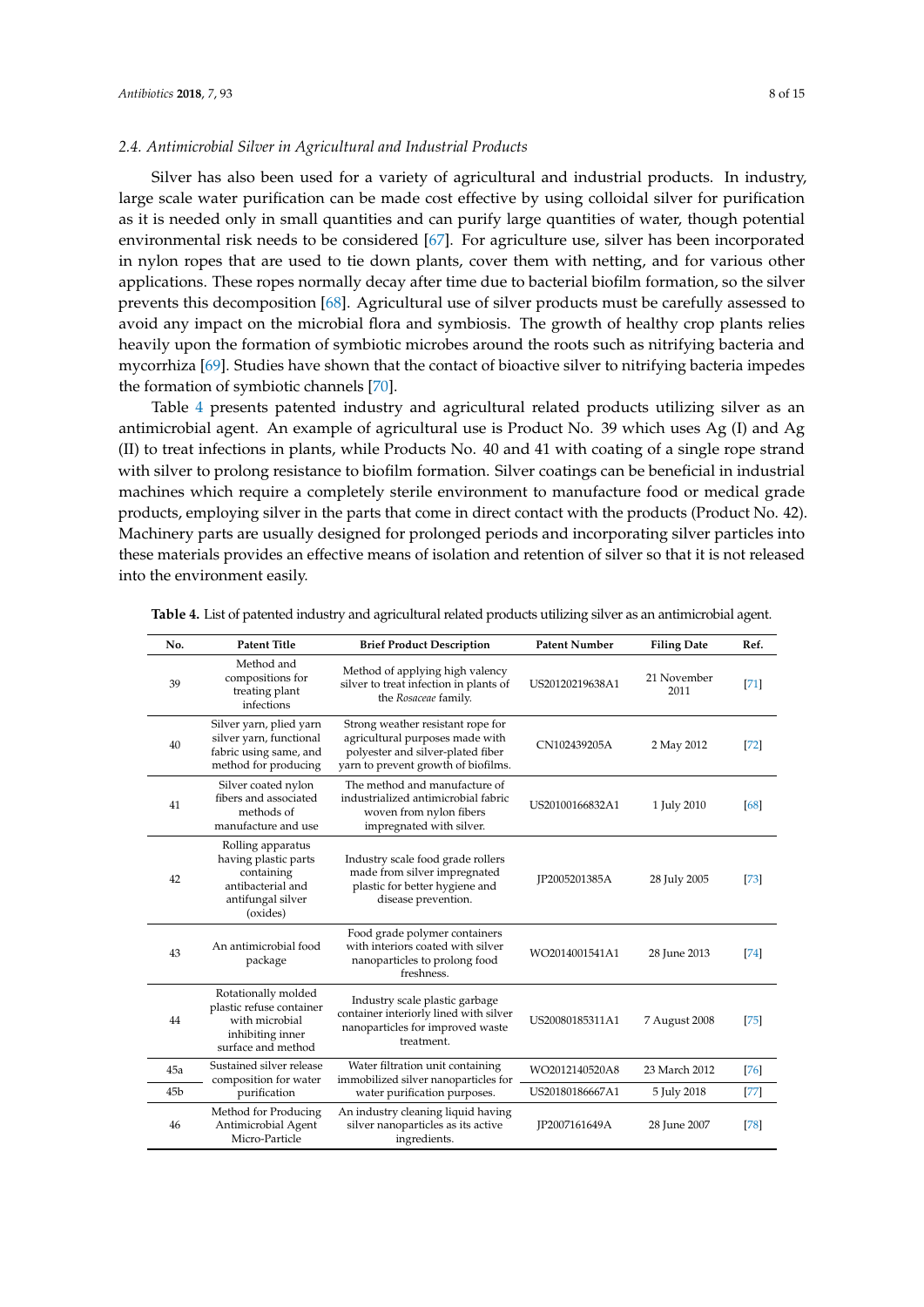Polymers are extremely versatile and when impregnated with silver nanoparticles, they can be used for numerous applications, such as mass-produced food storage containers (Product No. 43) and industrial scale waste bins (Product No. 44). Sterility in the food and therapeutics industry is crucial, so the incorporation of silver into manufacturing equipment in contact with consumer products can be regarded as an appropriate usage. However, in the case of daily used food containers, frequent usage of silver may not be ideal as there is a risk of accumulation in the human body if the silver leaches, potentially leading to similar side effects as were observed in the middle ages when silver utensils were frequently used [\[9\]](#page-11-8).

Products No. 45a and 45b describes a water filtration unit containing immobilized silver nanoparticles for water purification purposes. The invention and manufacture of industrial cleaning solutions containing silver (Product No. 46) is a potentially widespread application, as there is a need for instant effective sanitization to prevent bacterial transmission. However, precautions must be observed to prevent environmental release.

#### *2.5. Overview of Patent Literature from 2007–2017*

In the previous sections, applications of antibacterial silver in a variety of fields were discussed. This section presents an overview of silver-related patents on a global level for the purpose of understanding the trends, major applications as well as major contributors. Methods by which the data sets were obtained are reported in Section [3.](#page-10-0)

Tracking the number of patents disclosing antimicrobial applications of silver for each year over the past decade, as summarized in Figure [4,](#page-8-0) shows that there has been a steady upward trajectory in the number of silver patent applications in recent years. The increase may have reached a plateau in 2016/17, but it will be necessary to consider data from 2018 and onwards to confirm this hypothesis.

<span id="page-8-0"></span>

**Figure 4.** Trend analysis of yearly number of patent registrations involving antimicrobial silver applications over the past decade.

The data obtained from Figure [4](#page-8-0) can be further dissected to reveal patents registered under each language, as shown in Figure [5.](#page-9-0) This can be linked to a deduction of the country of origin of these patents. This analysis demonstrates that patents claiming antimicrobial silver products are predominantly contributed by Asian countries, with China (55%), Korea (7%), and Japan (8%) comprising 70% of the chart. Patents registered in English compose 25% while another 5% are various European language patent registrations. It has been speculated that since the FDA and EMA have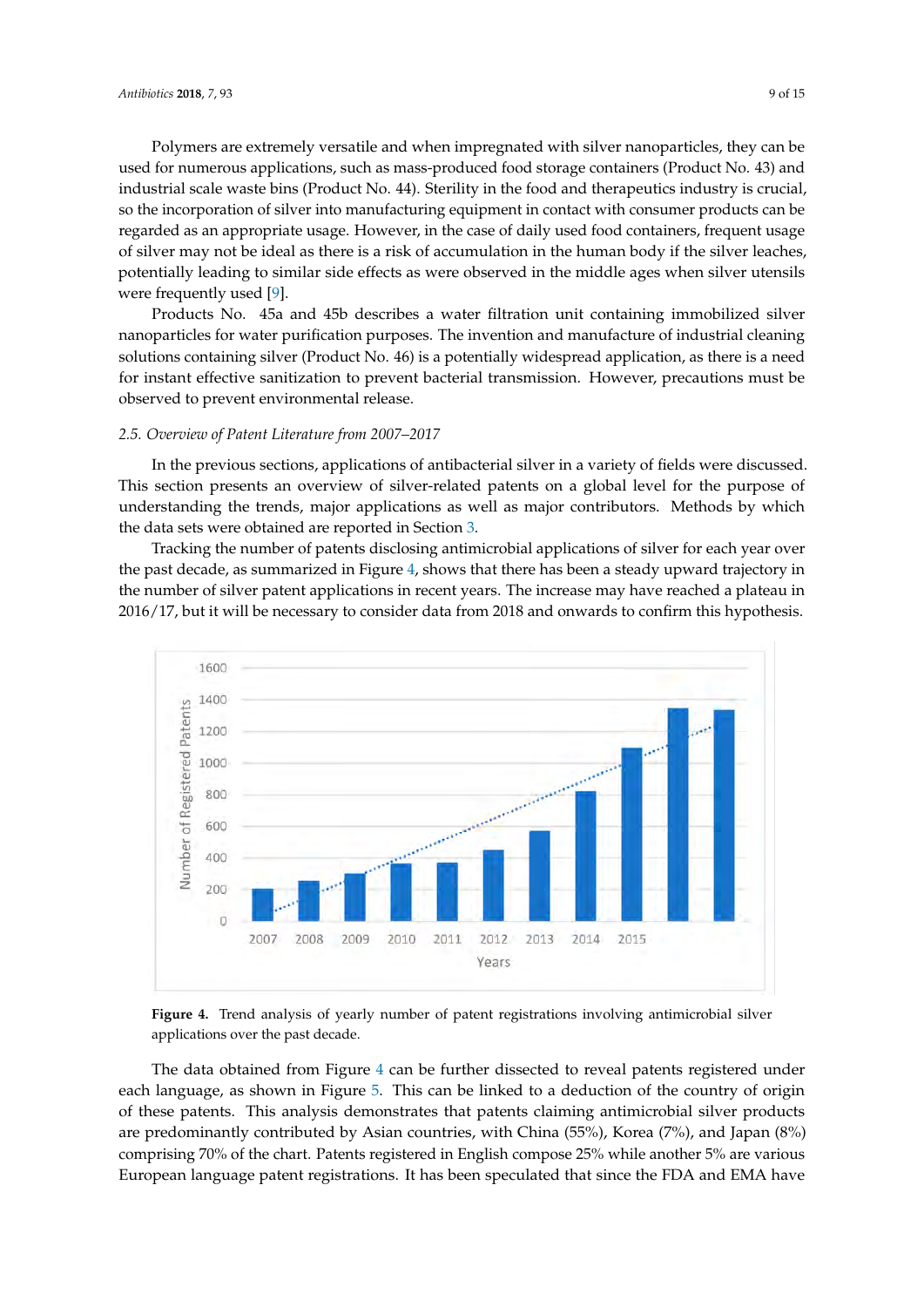reduced influence in the Asian countries [\[49\]](#page-13-8), this opens up opportunities in Asia for innovations with antimicrobial silver. Indeed, there is some basis for this speculation given the large number of silver related patents being registered in Asian languages, but additional research will be needed to establish the causes of this phenomenon. One of the potential reasons explaining the more substantial contribution of Asian countries in patented silver related innovations and consumer products is the fast-track approval pathway for new drugs in China, supported by consumer trials that are significantly cheaper than in other countries, which can be performed on higher number of participants. There is also a Chinese government strategy to commercialize non-Chinese ideas in China and financially support innovators who are willing to patent their ideas in China, with a preference to procure products whose IP is owned or registered in China. Finally, the database search may produce multiple results for a single patent that are particularly difficult to detect for Chinese applications because Chinese

individuals' names typically have only three or two characters [\[79\]](#page-14-9).

<span id="page-9-0"></span>

**Figure 5.** Analysis of language of patent registrations involving antimicrobial silver over the past decade with major contribution of Chinese (55%), English (25%), Korean (7%), Japanese (8%), and others (5%).

We have also assessed the application of silver according to its field of use. Based on the analysis from Figure [6,](#page-10-1) only about 20% of the patents in each year claimed medical uses of silver. This could mean that approximately about 80% of the patented silver applications are for other usages, such as domestic, agricultural and industrial usage. If this trend continues, there is potential for damage to the ecosystem if the non-medical uses result in release to the environment. This could lead to a worrisome situation where bacteria evolve resistance to silver, one of few promising alternatives to current classes of antibiotics.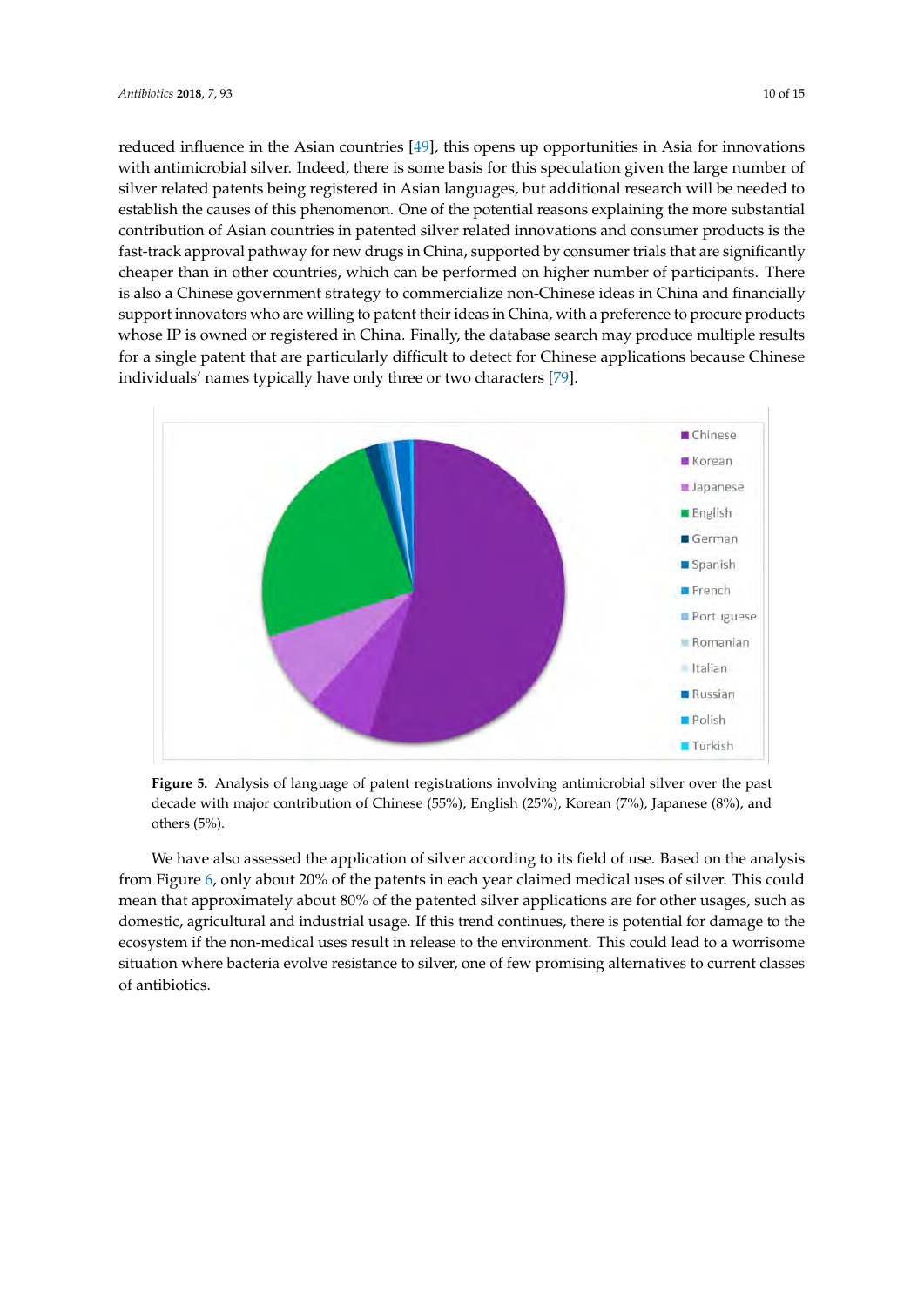100% 90% 80% 70% 60%



<span id="page-10-1"></span>

**Figure 6.** Total patents registered globally for silver used in the medical field compared to all other applications.

# <span id="page-10-0"></span>**3. Materials and Methods**

The patent analysis data and trend chart were generated through search results obtained from the scientific publication database, SciFinder® by the American Chemical Society. It was accessed through the University of Queensland Library portal. Results generated were accurate as of 15 June 2018.

# *3.1. Dataset 1—Application of Antibacterial Silver from the Global Perspective*

The keywords used to generate this search were "antibacterial + silver" and "silver + medical" that narrowed down the number of silver related patents to those presenting the word "silver" in the title and describing only silver components. Therefore, patents with the general terms such as "metal nanoparticles" covering all nanomaterials with potential antibacterial applications like silver, platinum, gold, palladium, copper, zinc, and other metals, are not included here. Result limiters used were publication years (2007–2017) and document type (Patent). Search results yielded 5054 hits of exact words and concepts related to its words. No duplicates were found throughout the result set. The full result was analyzed by publication year and was sorted out by natural order to reflect results in yearly order. Obtained results were used to generate a bar chart as Figure [5](#page-9-0) by using Microsoft Word chart sketching function.

# *3.2. Dataset 2—Application of Antibacterial Silver from a Regional Perspective*

The keywords used to generate this search were as for Dataset 1, "antibacterial + silver". Result limiters used were publication years (2007–2017) and document type (Patent). Search results yielded 5054 hits of exact words and concepts related to its words. No duplicates were found throughout the result set. The full result was analyzed by language and was sorted out by frequency of region. Results obtained were used to generate the pie chart (Figure [6\)](#page-10-1) by using the Microsoft Word chart sketching function.

# *3.3. Dataset 3—Application of Antibacterial Silver in the Medical Field*

The keywords used to generate this search were "silver + medical". Result limiters used were publication years (2007–2017) and document type (Patent). Search results yielded 1310 hits of exact words and concept related to its words. No duplicates were found throughout the result set. The full result was analyzed by publication year and was sorted out by natural order to reflect results in yearly order. Results obtained were tabulated against dataset 1 to in order to obtain a 100% stacked bar chart presented at Figure [6](#page-10-1) by using Microsoft Word chart sketching function.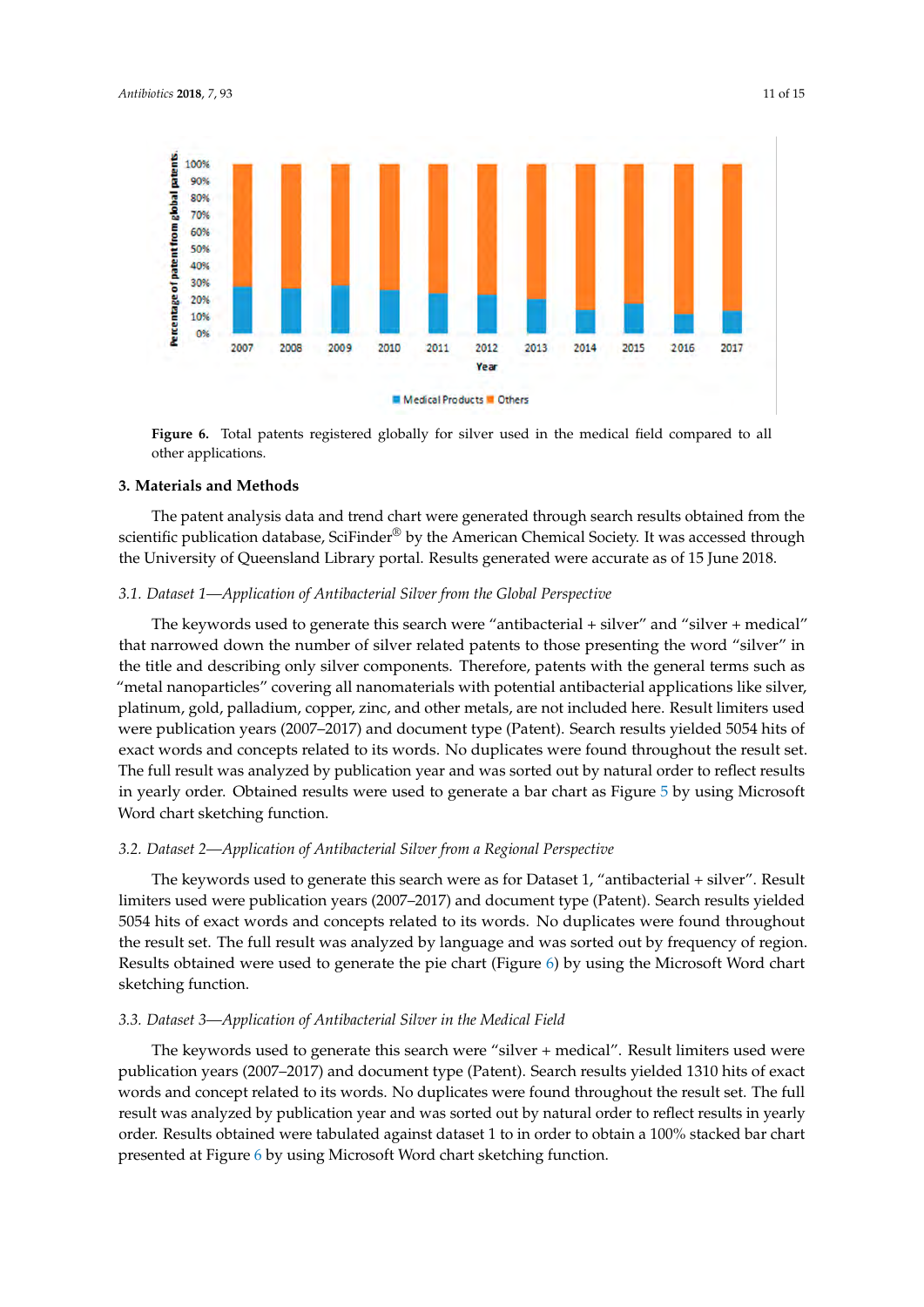#### **4. Conclusions**

The use of silver for its antimicrobial properties is increasing in numerous fields, including the medical, consumer, agricultural and industrial sectors. In just over 10 years, nearly 5000 new applications have been registered. The majority of the patents are from Asian countries, with Chinese language applications representing more than 50% of the global total, followed by Korean and Japanese language filings. Only about 20% of patents are registered in English.

While the potential benefits of silver are attracting increased attention, a number of publications have pointed out potential adverse effects from the overuse of silver, such as ecosystem disturbance [\[80\]](#page-14-10), and bacterial resistance to silver [\[81\]](#page-14-11). Since our "armory" of antibiotics has been depleted by the rise in antimicrobial resistance, silver represents a new hope, but mindful use must be considered at an early stage to prevent a repetition of past mistakes.

We suggest that the application and commercialization of silver related products should be critically reassessed to avoid, or at least minimize, these adverse effects. In particular, while incorporation of silver products in an enclosed environment is justifiable, products which are expected to release silver into the environment should be avoided. There is ample evidence [\[82\]](#page-14-12) that there can be adverse long-term effects from consumption or exposure to silver, so silver products should only be used in circumstances where (1) there is an absolute need for it, such as a medical intervention, and (2) in modes where silver is immobilized and containable.

**Author Contributions:** W.S. and Z.M.Z. designed and wrote the manuscript, Z.M.Z. coordinated the writing progress. All authors discussed the results and commented on the manuscript with the input from R.T.B. and M.A.T.B.

**Funding:** This research received no external funding.

**Conflicts of Interest:** The authors declare no conflict of interest.

#### **References**

- <span id="page-11-0"></span>1. National Institute of Standards and Technology. *CRC Handbook of Chemistry and Physics*, 81st ed.; Lide, D.R., Ed.; CRC Press: Boca Raton, FL, USA, 2000; p. 2556. ISBN 0-8493-0481-4.
- <span id="page-11-1"></span>2. Hoffman, R.K.; Surkiewicz, B.F.; Chambers, L.A.; Phillips, C.R. Bactericidal action of movidyn. *Ind. Eng. Chem.* **1953**, *45*, 2571–2573. [\[CrossRef\]](http://dx.doi.org/10.1021/ie50527a054)
- <span id="page-11-2"></span>3. Fong, J.; Wood, F. Nanocrystalline silver dressings in wound management: A review. *Int. J. Nanomed.* **2006**, *1*, 441–449. [\[CrossRef\]](http://dx.doi.org/10.2147/nano.2006.1.4.441)
- <span id="page-11-3"></span>4. Jung, W.K.; Koo, H.C.; Kim, K.W.; Shin, S.; Kim, S.H.; Park, Y.H. Antibacterial activity and mechanism of action of the silver ion in staphylococcus aureus and escherichia coli. *Appl. Environ. Microbiol.* **2008**, *74*, 2171–2178. [\[CrossRef\]](http://dx.doi.org/10.1128/AEM.02001-07) [\[PubMed\]](http://www.ncbi.nlm.nih.gov/pubmed/18245232)
- <span id="page-11-4"></span>5. Morones-Ramirez, J.R.; Winkler, J.A.; Spina, C.S.; Collins, J.J. Silver enhances antibiotic activity against gram-negative bacteria. *Sci. Transl. Med.* **2013**, *5*, 190ra181. [\[CrossRef\]](http://dx.doi.org/10.1126/scitranslmed.3006276) [\[PubMed\]](http://www.ncbi.nlm.nih.gov/pubmed/23785037)
- <span id="page-11-5"></span>6. Yakabe, Y.; Sano, T.; Ushio, H.; Yasunaga, T. Kinetic studies of the interaction between silver ion and deoxyribonucleic acid. *Chem. Lett.* **1980**, *9*, 373–376. [\[CrossRef\]](http://dx.doi.org/10.1246/cl.1980.373)
- <span id="page-11-6"></span>7. Möhler, J.S.; Sim, W.; Blaskovich, M.A.T.; Cooper, M.A.; Ziora, Z.M. Silver bullets: A new lustre on an old antimicrobial agent. *Biotechnol. Adv.* **2018**, *36*, 1391–1411. [\[CrossRef\]](http://dx.doi.org/10.1016/j.biotechadv.2018.05.004) [\[PubMed\]](http://www.ncbi.nlm.nih.gov/pubmed/29847770)
- <span id="page-11-7"></span>8. Yamada, K. The two phases of the formation of ancient medicine. In *The Origins of Acupuncture and Moxibustion, The Origins of Decoction*; International Research Center for Japanese Studies: Kyoto, Japan, 1998; p. 154.
- <span id="page-11-8"></span>9. Alexander, J.W. History of the medical use of silver. *Surg. Infect. (Larchmt)* **2009**, *10*, 289–292. [\[CrossRef\]](http://dx.doi.org/10.1089/sur.2008.9941) [\[PubMed\]](http://www.ncbi.nlm.nih.gov/pubmed/19566416)
- <span id="page-11-9"></span>10. Davies, O. *They Didn't Listen, They Didn't Know How*; AuthorHouse: Bloomington, IN, USA, 2013; p. 805.
- <span id="page-11-10"></span>11. Hill, W.R.; Pillsbury, D.M. *Argyria: The Pharmacology of Silver*; Williams & Wilkins Company: Philadelphia, PA, USA, 1939; p. 188.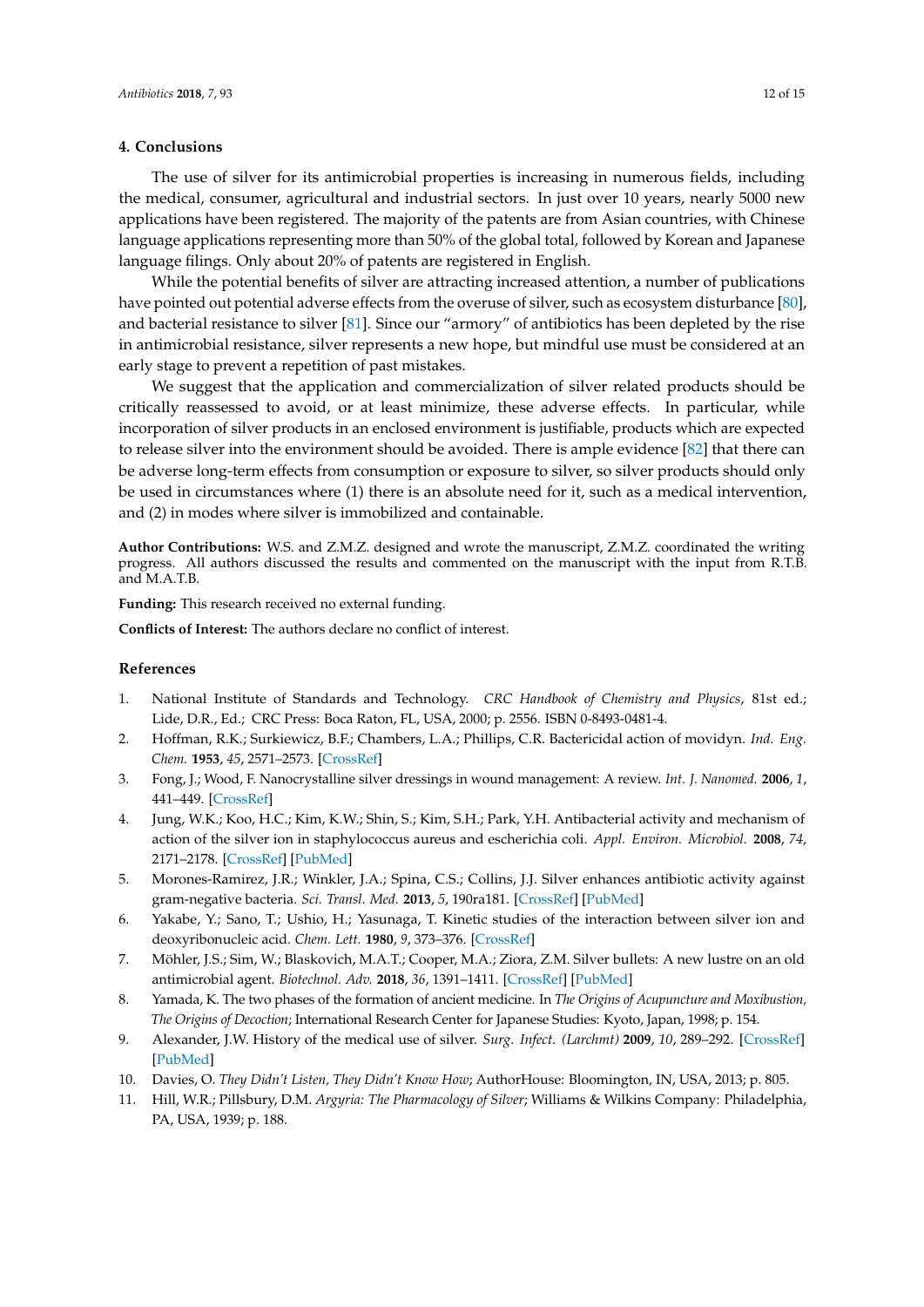- <span id="page-12-0"></span>12. Möhler, J.S.; Kolmar, T.; Synnatschke, K.; Hergert, M.; Wilson, L.A.; Ramu, S.; Elliott, A.G.; Blaskovich, M.A.T.; Sidjabat, H.E.; Paterson, D.L.; et al. Enhancement of antibiotic-activity through complexation with metal ions—Combined ITC, NMR, enzymatic and biological studies. *J. Inorg. Biochem.* **2017**, *167*, 134–141. [\[CrossRef\]](http://dx.doi.org/10.1016/j.jinorgbio.2016.11.028) [\[PubMed\]](http://www.ncbi.nlm.nih.gov/pubmed/27984786)
- <span id="page-12-1"></span>13. Ooi, M.L.; Richter, K.; Bennett, C.; Macias-Valle, L.; Vreugde, S.; Psaltis, A.J.; Wormald, P.-J. Topical colloidal silver for the treatment of recalcitrant chronic rhinosinusitis. *Front. Microbiol.* **2018**, *9*. [\[CrossRef\]](http://dx.doi.org/10.3389/fmicb.2018.00720) [\[PubMed\]](http://www.ncbi.nlm.nih.gov/pubmed/29696011)
- <span id="page-12-2"></span>14. Melaiye, A.; Youngs, W.J. Silver and its application as an antimicrobial agent. *Expert. Opin. Ther. Pat.* **2005**, *15*, 125–130. [\[CrossRef\]](http://dx.doi.org/10.1517/13543776.15.2.125)
- <span id="page-12-3"></span>15. Hannon, D.; Gilman, T.H. Ready to Use Medical Device with Instant Antimicrobial Effect. US20150314103A1, 5 November 2015.
- <span id="page-12-4"></span>16. Ostrum, R.; Hettinger, J.; Krchnavek, R.; Caputo, G.A. Use of Silver-Containing Layers at Implant Surfaces. US20130344123A1, 26 December 2013.
- <span id="page-12-5"></span>17. Yang, W.-D. Medical Needles Having Antibacterial and Painless Function. WO2006088288A1, 24 August 2006.
- <span id="page-12-6"></span>18. Li, Y. Fracture-Setting Nano-Silver Antibacterial Coating. CN203128679U, 14 August 2013.
- <span id="page-12-7"></span>19. Ellingwood, B.A. Antimicrobial Closure Element and Closure Element Applier. US20080312686A1, 18 December 2008.
- <span id="page-12-8"></span>20. Dehnad, H.; Chopko, B.; Chirico, P.; McCORMICK, R. Bone Implant and Systems that Controllably Releases Silver. WO2012064402A1, 19 May 2012.
- <span id="page-12-9"></span>21. Linghu, E.; Wang, K.; Wang, Y.; Yang, J. Nanometer Silver Antibacterial Biliary Duct Bracket and Preparation Method Thereof. CN102485184A, 6 June 2012.
- <span id="page-12-10"></span>22. Redler, B.M. Antimicrobial Coatings for Treatment of Surfaces in a Building Setting and Method of Applying Same. US7641912B1, 5 January 2010.
- <span id="page-12-11"></span>23. Redler, B.M. Antimicrobial Coatings for Treatment of Surfaces in a Building Setting and Method of Applying Same. US8282951B2, 9 October 2012.
- <span id="page-12-12"></span>24. Omray, P. Silver Nanoparticle Dispersion Formulation. WO2007017901A2, 16 February 2007.
- <span id="page-12-13"></span>25. Meledandri, C.J.; Schwass, D.R.; Cotton, G.C.; Duncan, W.J. Antimicrobial Gel Containing Silver Nanoparticles. EP3359166A1, 15 August 2018.
- <span id="page-12-14"></span>26. Yates, K.M.; Proctor, C.A.; Atchley, D.H. Antimicrobial Silver Hydrogel Composition for the Treatment of Burns and Wounds. WO2012151438A1, 8 November 2012.
- <span id="page-12-15"></span>27. Miraftab, M. Polysaccharide Fibres for Wound Dressings. WO2013050794A1, 11 April 2013.
- <span id="page-12-16"></span>28. Bowler, P.; Parsons, D.; Walker, M. Wound Dressing. US20070286895A1, 13 December 2007.
- <span id="page-12-17"></span>29. Ma, R.-H.; Yu, Y.-H. Nano-Silver Wound Dressing. US20070293799A1, 20 December 2007.
- <span id="page-12-18"></span>30. Lyczak, J.B.; Thompson, K.; Turner, K. Metal-Containing Materials for Treatment of Bacterial Conditions. US8425880B1, 23 April 2013.
- <span id="page-12-19"></span>31. Gillis, S.H.; Schechter, P.; Stiles, J.A.R. Metal-Containing Materials. US7255881B2, 14 August 2007.
- <span id="page-12-20"></span>32. Willoughby, A.J.M.; Moeller, W.D. Dental Uses of Silver Hydrosol. US9192626B2, 24 November 2015.
- <span id="page-12-21"></span>33. Ruppert, K.; Grundler, A.; Erdrich, A. Antimicrobial Nano Silver Additive for Polymerizable Dental Materials. US20070213460A1, 13 September 2007.
- <span id="page-12-22"></span>34. Ukegawa, S. Silver-Ion Coated Object Obtained by Microwave Irradiation and a Method for Coating a Silver-Ion Onto a Target Object. US20180245278A1, 30 August 2018.
- <span id="page-12-23"></span>35. Nherera, L.M.; Trueman, P.; Roberts, C.D.; Berg, L. A systematic review and meta-analysis of clinical outcomes associated with nanocrystalline silver use compared to alternative silver delivery systems in the management of superficial and deep partial thickness burns. *Burns* **2017**, *43*, 939–948. [\[CrossRef\]](http://dx.doi.org/10.1016/j.burns.2017.01.004) [\[PubMed\]](http://www.ncbi.nlm.nih.gov/pubmed/28161149)
- <span id="page-12-24"></span>36. Banowski, B.; Garnich, F.; Simmering, R.; Device, I.E. Handset, for Performing Cosmetic and Medical Treatment for Human Skin, Has Application Surface Contacted with To-Be-Treated Skin Zone and Silver Portion, Which is Provided for Delivering Antimicrobial Silver Ions. DE102012224176A1, 26 June 2014.
- <span id="page-12-25"></span>37. Su, J.; Wang, D. Antimicrobial Thermoplastic Polyurethane for Toothbrush and Preparation Method for Antimicrobial Thermoplastic Polyurethane. CN103254401A, 4 March 2015.
- <span id="page-12-26"></span>38. Zhao, H. Sanitary Towel Capable of Removing Peculiar Smell and Manufacturing Method Thereof. CN102961778A, 13 March 2013.
- <span id="page-12-27"></span>39. Hasegawa, S. Solid Oily Cosmetic. JP2013071914A, 22 April 2013.
- <span id="page-12-28"></span>40. Miyata, S.; Kakihara, H.; Takahashi, F.; Nagaoka, H.; Kubota, T.; Ueda, G. Antimicrobial Agent. JP2010059132A, 18 March 2010.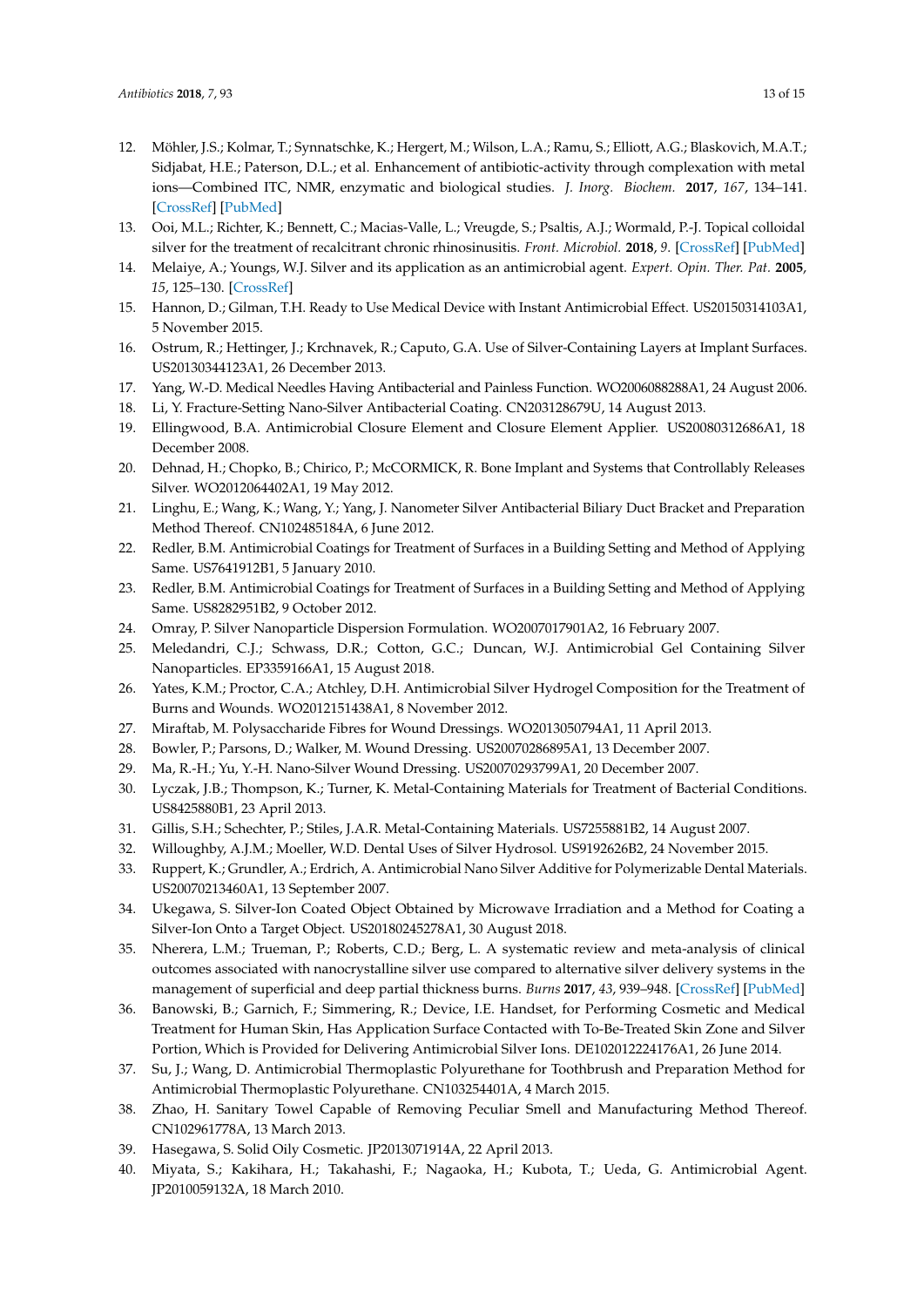- <span id="page-13-0"></span>41. Jang, H.C. Functional Cosmetic Including Nano Silver. KR20070119971A, 21 December 2007.
- <span id="page-13-1"></span>42. Zanini, D.; Alli, A.; Ford, J.; Steffen, R.; Vanderlaan, D.; Petisce, J. Antimicrobial Contact Lenses and Methods for their Production. US20030044447A1, 6 March 2003.
- <span id="page-13-2"></span>43. Schuette, R.; Kreider, J.; Goulet, R.; Wiencek, K.; Sturm, R.; Canada, T. Silver-Containing Antimicrobial Fabric. US20050037057A1, 17 February 2005.
- <span id="page-13-3"></span>44. Hendriks, E.P.; Trogolo, J.A. Wash-Durable and Color Stable Antimicrobial Treated Textiles. US7754625B2, 13 July 2010.
- <span id="page-13-4"></span>45. Hutt Pollard, E.A.; Morham, S.; Brown, D.E.; Kray, J.S. Systems and Processes for Treating Textiles with an Antimicrobial Agent. WO2018160708, 7 September 2018.
- <span id="page-13-5"></span>46. Silver, B.H. Breastpump Assemblies Having Silver-Containing Antimicrobial Compounds. US20080139998A1, 12 June 2008.
- <span id="page-13-6"></span>47. Wang, X. Nano-Silver Inorganic Antibacterial Nutritional Hair Dye. CN104224617A, 24 December 2014.
- <span id="page-13-7"></span>48. Panáček, A.; Kvítek, L.; Prucek, R.; Kolář, M.; Večeřová, R.; Pizúrová, N.; Sharma, V.K.; Nevěčná, T.J.; Zbořil, R. Silver colloid nanoparticles: Synthesis, characterization, and their antibacterial activity. *J. Phys. Chem. B.* **2006**, *110*, 16248–16253. [\[CrossRef\]](http://dx.doi.org/10.1021/jp063826h) [\[PubMed\]](http://www.ncbi.nlm.nih.gov/pubmed/16913750)
- <span id="page-13-8"></span>49. Rulemaking History for OTC Colloidal Silver Drug Products. Available online: [https://www.](https://www.fda.gov/drugs/developmentapprovalprocess/developmentresources/over-the-counterotcdrugs/statusofotcrulemakings/ucm071111.htm) [fda.gov/drugs/developmentapprovalprocess/developmentresources/over-the-counterotcdrugs/](https://www.fda.gov/drugs/developmentapprovalprocess/developmentresources/over-the-counterotcdrugs/statusofotcrulemakings/ucm071111.htm) [statusofotcrulemakings/ucm071111.htm](https://www.fda.gov/drugs/developmentapprovalprocess/developmentresources/over-the-counterotcdrugs/statusofotcrulemakings/ucm071111.htm) (accessed on 27 September 2018).
- <span id="page-13-9"></span>50. Hartemann, P.; Hoet, P.; Proykova, A.; Fernandes, T.; Baun, A.; De Jong, W.; Filser, J.; Hensten, A.; Kneuer, C.; Maillard, J.-Y.; et al. Nanosilver: Safety, health and environmental effects and role in antimicrobial resistance. *Mater. Today* **2015**, *18*, 122–123. [\[CrossRef\]](http://dx.doi.org/10.1016/j.mattod.2015.02.014)
- <span id="page-13-10"></span>51. Sasaki, H. Automatic Bathtub Washing System. JP2009268576A, 19 November 2009.
- <span id="page-13-11"></span>52. Lee, Y.S. Clothes Washing Machine. US20080041117A1, 21 February 2008.
- <span id="page-13-12"></span>53. Nuernberger, C.; Nienaber, R.D. Air Purifier, Useful for Neutralizing Bad Smells, Preferably for Air Purification in Refrigerators, and for Controlling Bad Smells E.G. In Textiles and Vacuum Cleaners, Comprises a Silver Zeolite with a Nanoparticulate Metallic Silver. DE102007040742A1, 5 March 2009.
- <span id="page-13-13"></span>54. Kim, H.-K. Antibiotic Method for Parts of Refrigerator using Antibiotic Substance. US7781497B2, 24 August 2010.
- <span id="page-13-14"></span>55. Whitchurch, B.W.; Vaillancourt, D.; Jack, P.C.I.; Chen, W.; Huang, J. Submersible Keyboard. US20090262492A1, 22 October 2009.
- <span id="page-13-15"></span>56. Davis, W. Bactix Silver-Based Antimicrobial Additive in Bath Aids. US20130029029A1, 31 January 2013.
- <span id="page-13-16"></span>57. Gifford, S. Bacteria-Resistant Grab Bar. US20100148395A1, 17 June 2010.
- <span id="page-13-17"></span>58. Glenn, J.; Vogt, K.; Bridges, D. Antimicrobial Reusable Plastic Container. US20070189932A1, 16 August 2007.
- <span id="page-13-18"></span>59. Molnár, M. Vessel with Transparent Antimicrobial Silver Coating. WO2018137725A1, 2 August 2018.
- <span id="page-13-19"></span>60. Wang, X.; Gao, S. Nano-Silver Antibacterial Gloves. CN202738872U, 20 February 2013.
- <span id="page-13-20"></span>61. Scheuing, D.R.; Szekres, E.; Bromberg, S. Natural Silver Disinfectant Compositions. US20100143494A1, 10 June 2010.
- <span id="page-13-21"></span>62. Miner, E.O.; Eatough, C.N.; Miner, E.O.; Eatough, C.N. Antiseptic Solutions Containing Silver Chelated with Polypectate and Edta. US7311927B2, 25 December 2007.
- <span id="page-13-22"></span>63. Yu, S.-J.; Yin, Y.-G.; Liu, J.-F. Silver nanoparticles in the environment. *Environ. Sci. Process. Impacts* **2012**, *15*, 78–92. [\[CrossRef\]](http://dx.doi.org/10.1039/C2EM30595J)
- <span id="page-13-23"></span>64. Stewart, P.S.; Costerton, J.W. Antibiotic resistance of bacteria in biofilms. *Lancet* **2001**, *358*, 135–138. [\[CrossRef\]](http://dx.doi.org/10.1016/S0140-6736(01)05321-1)
- <span id="page-13-24"></span>65. Muller, M. Bacterial silver resistance gained by cooperative interspecies redox behavior. *Antimicrob. Agents Chemother.* **2018**, *62*, e00672. [\[CrossRef\]](http://dx.doi.org/10.1128/AAC.00672-18) [\[PubMed\]](http://www.ncbi.nlm.nih.gov/pubmed/29760148)
- <span id="page-13-25"></span>66. Elkrewi, E.; Randall, C.P.; Ooi, N.; Cottell, J.L.; O'Neill, A.J. Cryptic silver resistance is prevalent and readily activated in certain gram-negative pathogens. *J. Antimicrob. Chemother.* **2017**, *72*, 3043–3046. [\[CrossRef\]](http://dx.doi.org/10.1093/jac/dkx258) [\[PubMed\]](http://www.ncbi.nlm.nih.gov/pubmed/28981647)
- <span id="page-13-26"></span>67. Oyanedel-Craver, V.A.; Smith, J.A. Sustainable Colloidal-Silver-Impregnated Ceramic Filter for Point-of-Use Water Treatment. *Environ. Sci. Technol.* **2008**, *42*, 927–933. [\[CrossRef\]](http://dx.doi.org/10.1021/es071268u) [\[PubMed\]](http://www.ncbi.nlm.nih.gov/pubmed/18323124)
- <span id="page-13-27"></span>68. Ingle, E.M.; Fisher, B.J.; Finney, J.W. Silver Coated Nylon Fibers and Associated Methods of Manufacture and Use. US2010166832A1, 1 July 2010.
- <span id="page-13-28"></span>69. Hayat, R.; Ali, S.; Amara, U.; Khalid, R.; Ahmed, I. Soil beneficial bacteria and their role in plant growth promotion: A review. *Ann. Microbiol.* **2010**, *60*, 579–598. [\[CrossRef\]](http://dx.doi.org/10.1007/s13213-010-0117-1)